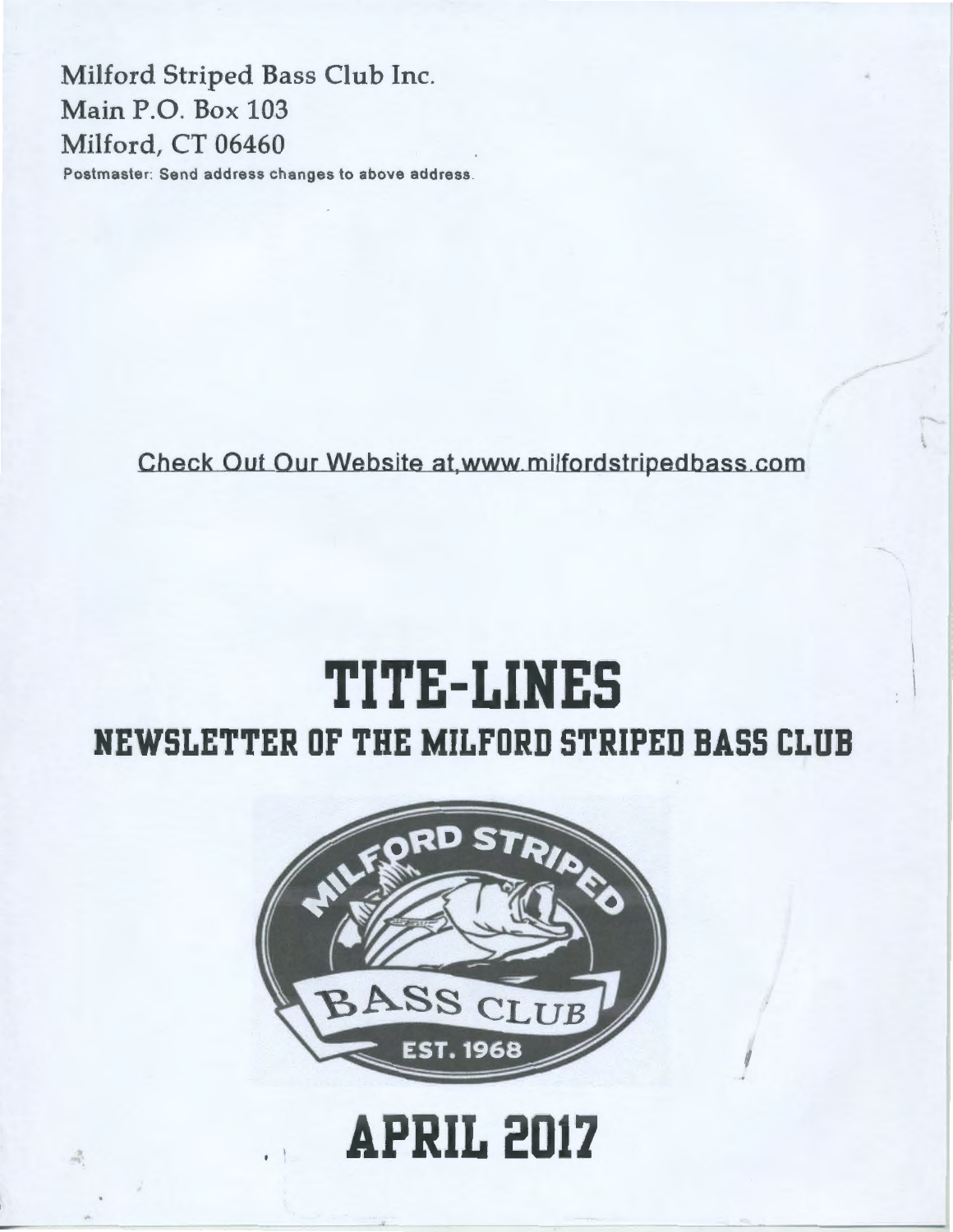### General Meeting

This month's general meeting will be held at 7:30 PM , April 26th, 2017 at the American Legion Hall, Merwin Ave., Woodmont, CT.

### The MSBC TlTE-LlNES

Published 11 times a year by the Milford Striped Baas Club. P.O. Box 103, Milford, CT 06460 All communications concerning The MSBC TiTE-LINES should be addressed to: The MSBC TITE-LINES P.O. Box 103, Milford, CT 06460

Responsibility for contents of articles, papers, abstracts, ate. published herein reata entirely on the authors, not on the editor.

Postmaster: Send Address change to the MSBC TiTE-LINES, c/o MEMBERSHIP, P.O. Box 103, Milford, CT 06460 CLUB OFFICERS FOR 2013

President....... Jim Pritchard 1et VP ... ... Rob Jadach 2ndVP......... Fred Chyssikos Treasurer....Johnny Belinda Recording Secretary..Lynn Pritchard Corresponding Secretary and Tite-Linea Editor, Harry Novak Photographer.......Jessie Henman Fleh Committee ... Graham Lapham, Brian Thornhill, Michael Lapuglla and Chrle Poware Trout Darby ...... .. Shawn and Jan Lalond Elected Board Members... John Nangle, Jack Wallace, and Miguel Morales

Interclub Reps. Paul Gluhanich and Jim Pritchard

It's Your Newsletter! Remember to give Harry Novak a call if you have something to put in the "Tite-Lines".

203-261 -4361 or harryn321 @charter. net I am trying to get the news letter out via e-mail and would like to get your current e-mail addresses .

### Upcoming Events

1.General Meeting, April 26th, 2017 , 7:30 PM, at the American Legion Hall, Merwin Av. Woodmont, CT

2. Annuale Childrens Trout Derby, May 6, 2017, 6:00AM to 9:30AM .





Salmon & Halibut Fishing in Southeast Alaska PO Box 662, Douglas, MA 01516 PO Box 1669, Petersburg, AK 99833 call Us @ 1-800-352-4522 Email: frank@islandpointlodge.com





25 Smith Avenue Niantic, CT 06357 Phone: (860) 739-7419 Fax: (860) 739-9208



ary Club of Devon PO Box 421 Milford CT 06460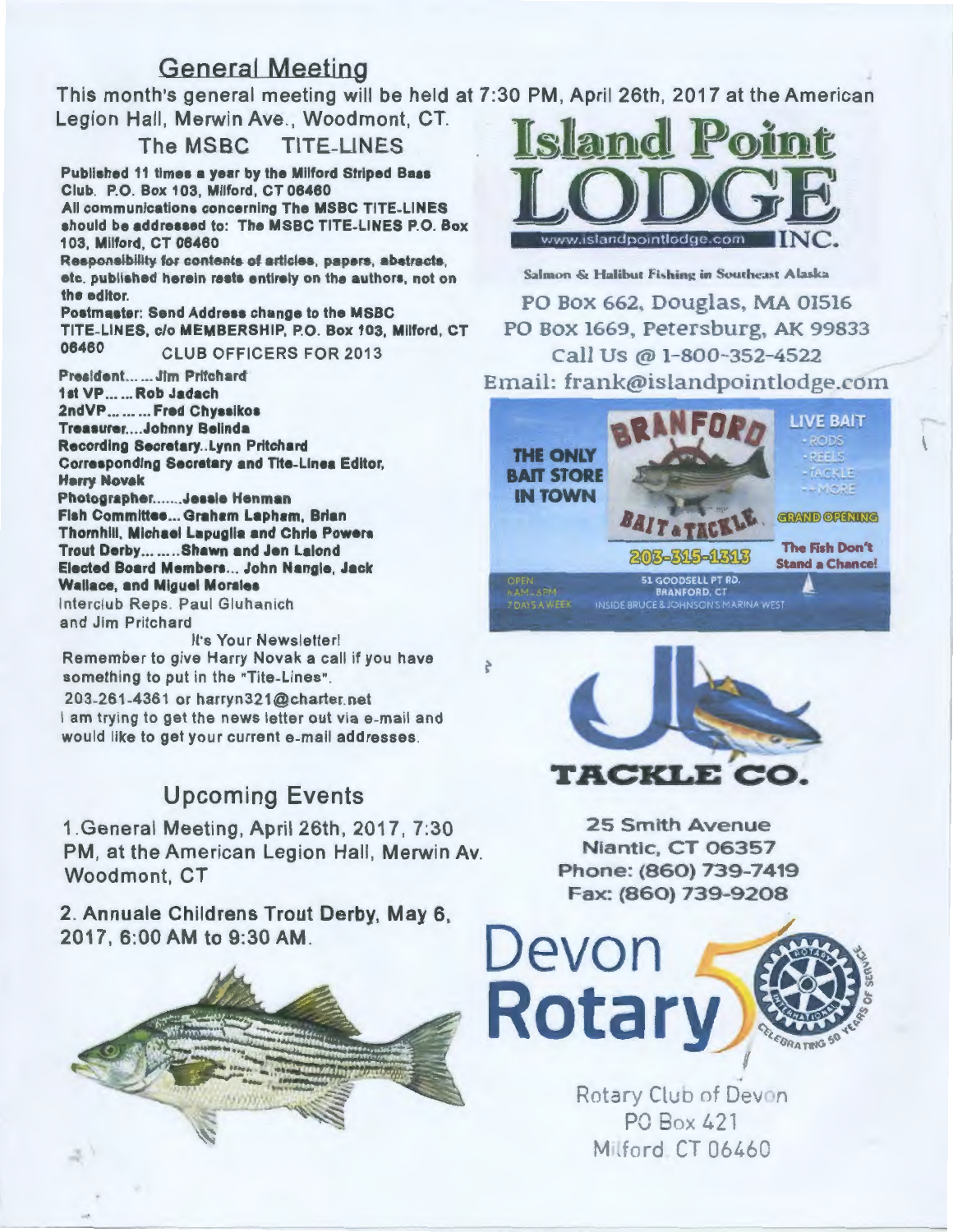### President's Letter

Although I thought it would never happen quick enough it appears that spring has finally sprung. For the first time in a long time I'm writing this letter with all the windows and doors open in the house. All the signs of spring are here, no jacket, warm air and tons of boats in the river chasing stripers. It seems as though the river has some special calling for people to the fish. It goes from all of the winter guys on shore to loads of boats overnight.

Another sign of spring approaching is our annual tackle auction. It was a success this year with a better turn out than last year. It was a bit cold but things came together quite well. As usual Paul was an excellent auctioneer with his knowledge of everything that passed through his hands. Rob and Maria always have the accounting down to perfection. Fred was an excellent banker. Lynn and Jen kept buyer tallies and everyone working the floor was awesome. Thanks to Jack, Shawn, Terminator, and Miguel. Thanks to Brian for running the sold items area and Mike Lapuglia for selling the raffle tickets. Also to Carmen for stepping in and making it feel like a Barret Jackson live auction. Thanks to all of the above and everyone that pitched in and helped. Events like this only work when everyone comes together as a team. And as always everything we do involves teamwork and that's what makes us successful.

The next upcoming event is the Children's Trout Derby. As we all know it is May 6th.Shawn and Jen have everything down to a science. They really do a great job! We always could use help with the operation with lower pond weigh in, selling raffle tickets, the casting contest and overall staffing at the ponds. If you are free your help would be surely appreciated.

The first club tournament of the year is a striper shootout on May 21. All details are available on the website and you can contact the fishing committee members. Let's make our fishing events a great success this year. It's always a good time and after all we are a fishing club.

So, as we move forward we have many things to look forward to and lots of fun to be had. I always say that the success of this club is due to the members. I truly believe that. We are fortunate to have the caliber of people that we have. I feel that this year will be one of the best and look forward to having good times and spending time with everyone. Thank you ALL for your membership and participation!

FISH ON! Jim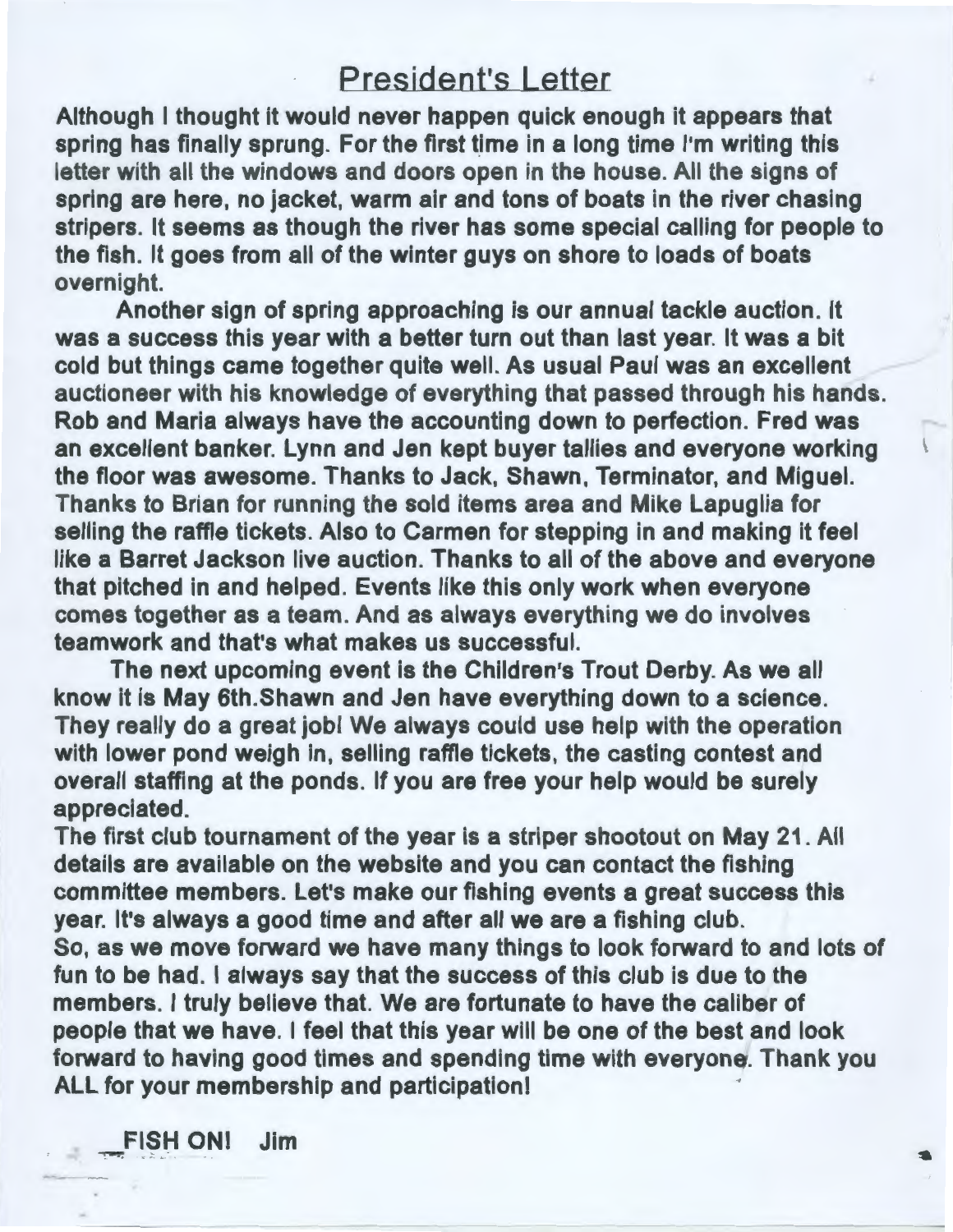

**Black Hawk II PO Box 46** Niantic, CT 06357

860-448-3662

\*\*\*\*

800-382-2824

BlackHawkFishing@gmail.com



WATER ACCESS TO THE SHOP FROM OUR PRIVATE SLIP ON THE HOUSATONIC RIVER

**SALT & FRESHWATER FISHING SUPPLIES** RODS . REELS . BAIT . TACKLE . ICE . LINE



KRENRING WEBDEN BUSINESS CARS BANERS

. www.byobprintanddesign.com



#### 354 New Haven Ave Unit #5 Milford, CT 06460



riome Staging Specialist Office: 203.929.6388 · Cell: 203.520.5690 Fax: 203.929.3100 victor.yanosy@raveis.com Website: raveis.com/Victoryanosy 2 Huntington Street Huntington, CT 06484

# ravels.com<br>"The Best Website in Real Estate"<br>"The Best Website in Real Estate

WILLIAM RAVEIS **REAL ESTATE . MORTGAGE . INSURANCE** 

**Victor Yanosy** 

**REALTOR** 

INTEGRITY . SERVICE . EXPERIENCE

**Stratford Bait & Tackle** 1076% Stratford Avenue Stratford, CT 06615 (203) 377-8091



**Chris Fulton Owner** 

**Reel & Rod Repair Balt & Tackle Custom Rods** Specializing in Saltwater Fly Fishing Fresh & Saltwater Fly Tying Materials



Dulin Automotive, Inc. **79 Bridgeport Ave** Milford, CT 06460 203-877-8114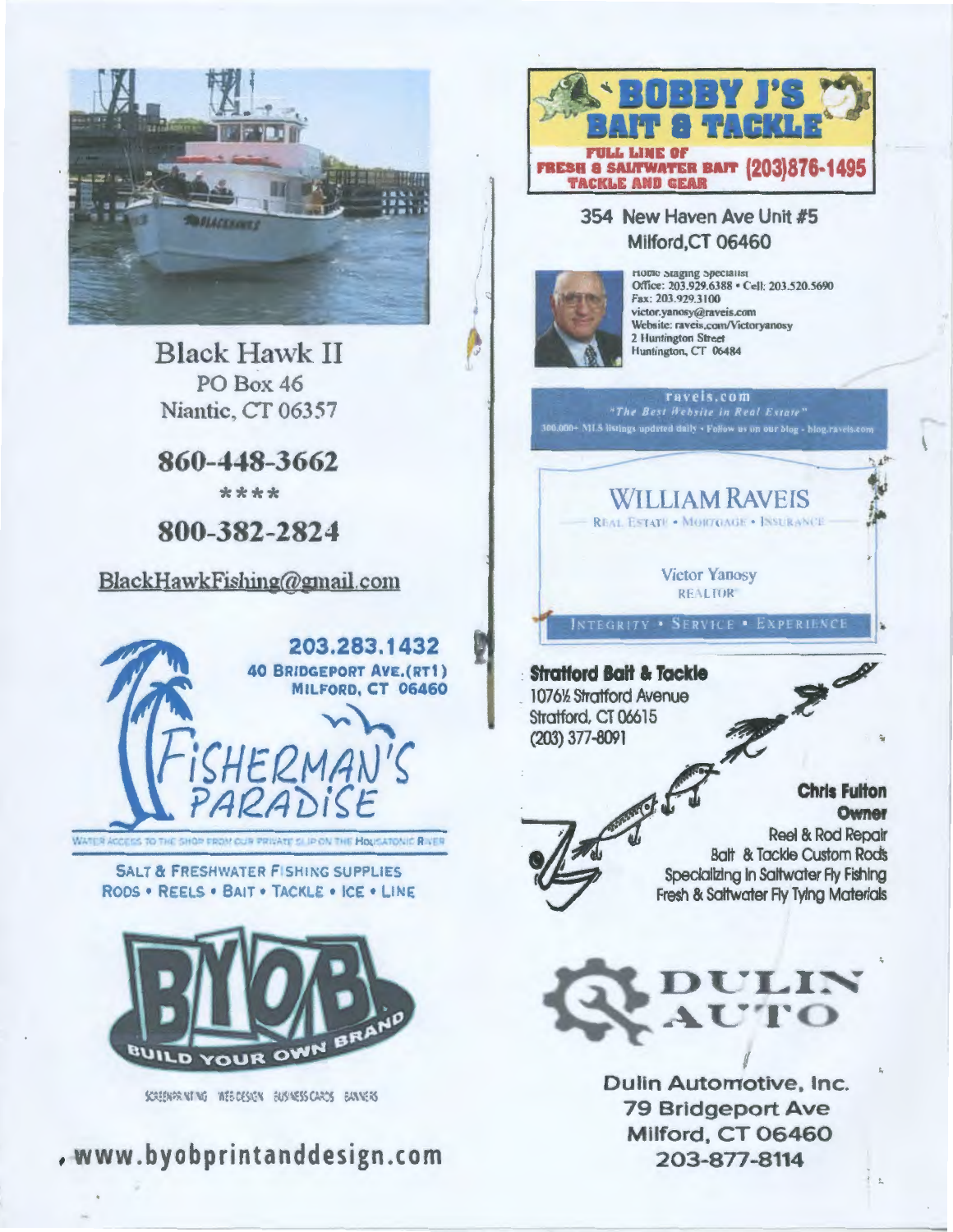### North Shore Striped Bass from the Beach

#### October 26 Monday

I was walking Otto at sunset which is earlier each day now. The light was low and the wind calm. There were 3 casters on the west side of Hobart in front of the bath house. It was cool and the tide was low. We sat and watched from a distance as the middle man hooked up. I could hear him say small fish. He beached it in the sand and gave it a toe flip back into the surf after unhooking. ld say it was a bass of about 25 inches . Not too small. We watched and in 10 minutes he had another on, a surface popper doing the job for him. I text the neighbor fishermen to give them a heads up

#### October 27 Tuesday

Walter and I made plans to fish Asharoken this morning. He has a permit to park there and has been doing pretty well. The tide was coming in and a north east wind was blowing harder than the weatherman predicted. Casting directly Into It limited our range.

I moved north along the beach getting used to the big rod and heavy reel (I was using a 2 oz. bamboo on Sunday). My shoulder reminded me to let the rod do the work. I adjusted. Walter was working his big plug\_s and tins. I started with a red and yellow popper when a swirl In the surf, not 10 feet from shore, caused the bait fish to scatter and fly. I switched to a small Hopkins and tried to cast In such a way that the lure moved parallel to the beach, In the troth. More bait jumped as the lure passed by. I was missing my fly rod.

I had a tiny Deadly Dick, really small. About the size of the bait. I could not cast It far given the tackle and the wind but worked the near water as best I could. Another swirl but no hook up. Walter signaled me and we had a conference. He also had swirls.

I moved a 100 yards north and then back, working the various lures close and far. Three fellows showed up and I was on alert as this is private beach and I am the guest of a guest. It turned out to be Dennis, another neighbor, who was here yesterday and caught a False Albacore. His first. He brought two friends to try their luck. I gave them the north section and went below Walter.

Same drill but no swirls. The tide was coming in so fast I had to move my tackle bag twice. We left to check out the other side, took a few casts and called it a morning.

Kens text came through as I finished my tuna sandwich. Stripers in Prices Bend. I put the rod in the car and went down to take a look. I thought I saw some bait moving in the moorings, just off the dinghy rack, but wanted to check the other spots. I drove over to Hobart and looked for action. Birds were gathering off Winkle Point but I would have to fire up the boat. I was just getting this surf casting down.

Back at the moorings, I put the popper out there but didnt have confidence in it with nothing showing. I switched to a Hopkins and began casting as far as I could, which was not far. Unlike the Asharoken waters, there are targets to judge the distance by boats, moorings. My distance and accuracy were both poor. I made corrections with each cast until I was reasonably sure of missing the boats and hitting the approximate area I wanted to fish.

Those birds off Winkle Point were now feasting on whatever was underneath them and many others joined them. A blitz. I thought of the boat but figured it would be over by the time I got out there. Besides, they seemed to be working in my direction. They had to have been in this part of the Bend when Ken was here. They will come back I hope. I kept an eye on them while working the bait ripples that were within my range, which was improving the more I relaxed into the cast.

A hit. Fish on. Not sure what it is but its not big. He offered respectable resistance and was on the beach shortly. A Striper (Thanks Ken).

A few more casts and lure changes while the birds seemed to be circling back out towards Winkle. I packed It ln.

~

 $^{\bullet}$ 

.,

What a great way to spend a day.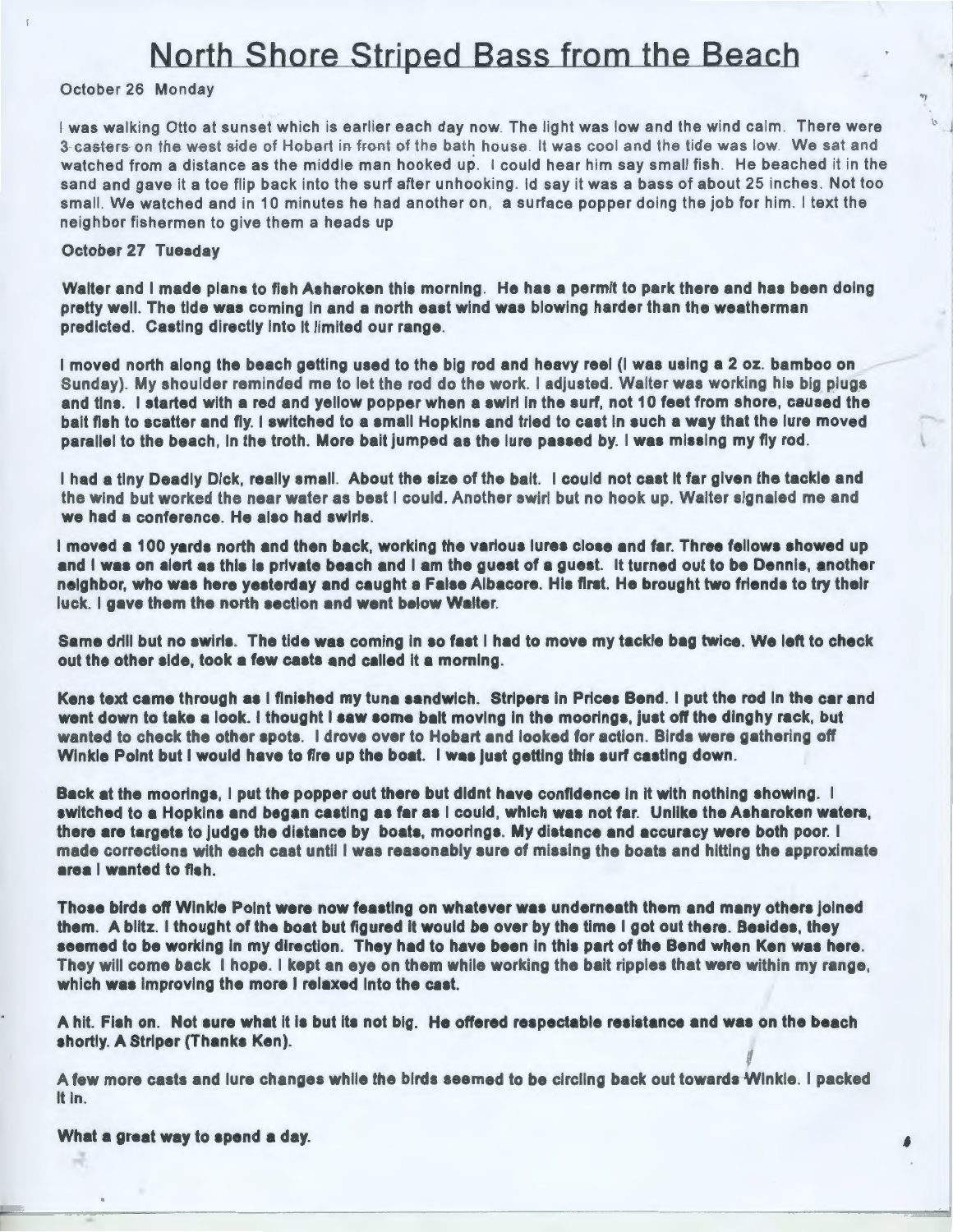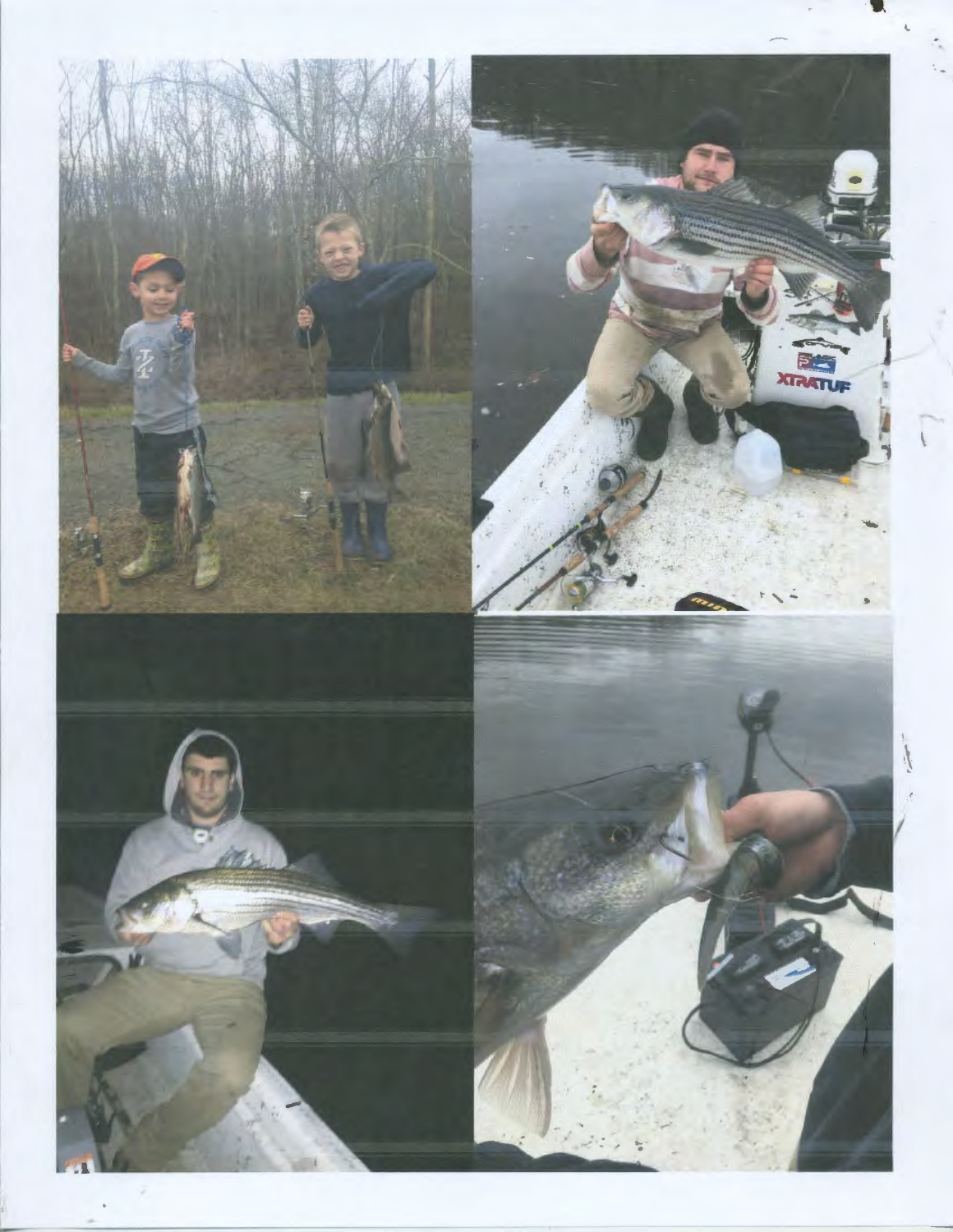# **Milford Striped Bass Club**

~~

 $\mathbf{\hat{y}}$ '

I

•

### 48th ANNUAL MILFORD CHILDREN'S

## TROUT DERBY

Hosted by The Milford Striped Bass Club, Inc.

And sponsored by The Devon Rotary Club and local merchants.

May 6, 2017 6:00AM to 9:30AM

UPPER AND LOWER DUCK PONDS

### OPEN TO ALL CHILDREN 15 YEARS AND UNDER

### NO REGISTRATION REQUIRED

### PRIZES FOR LARGEST

### BROOK, BROWN & RAINBOW TROUT